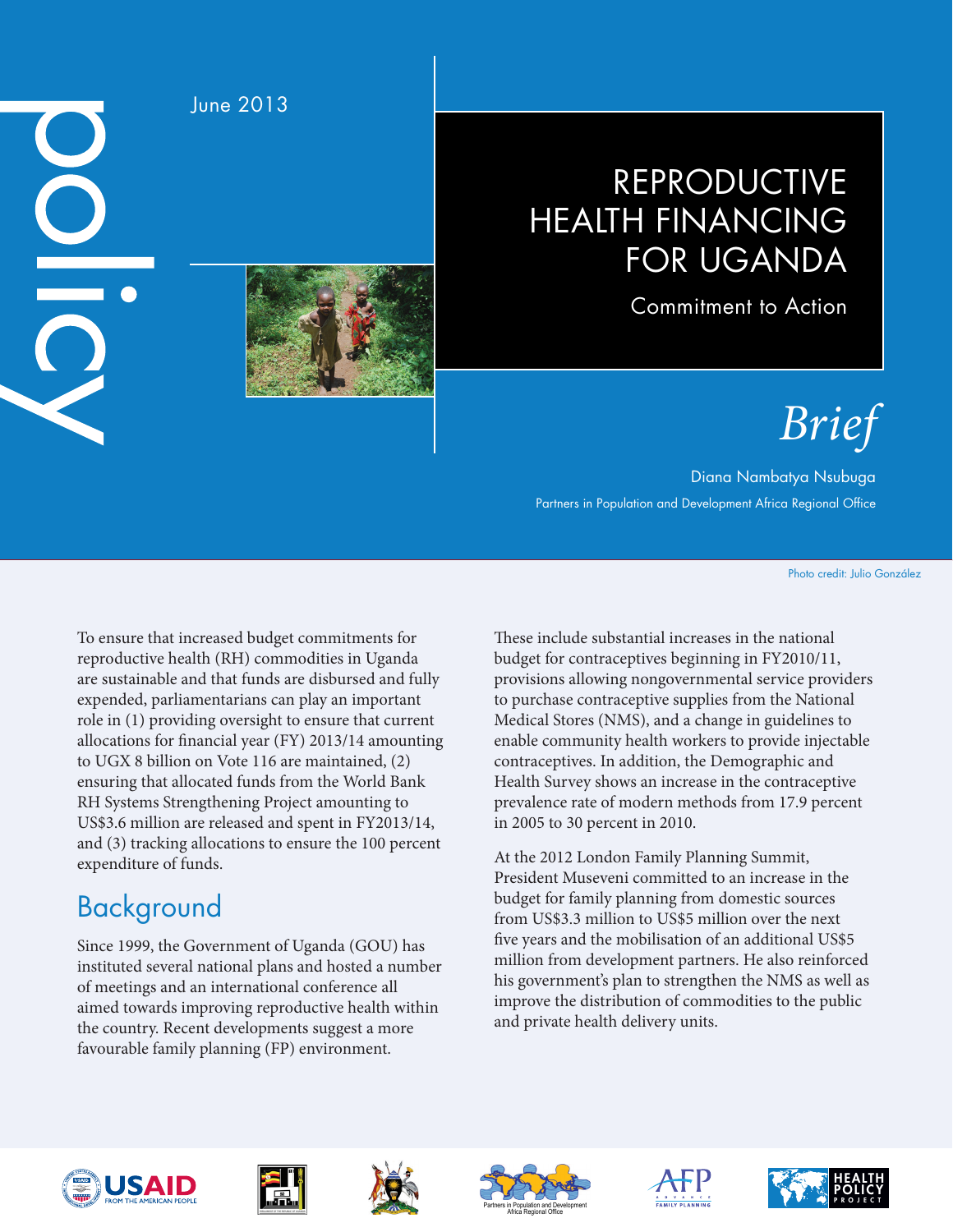### Achievements Realised— Increased Funding **Commitments**

The GOU has increased its expenditure on procurement of contraceptives and selected RH supplies more than five-fold—from approximately UGX 1.4 Billion in FY 2009/10 to UGX 7.5 Billion in FY2012/13, as shown in Figure 1 below. This is a great milestone for the Uganda family planning programme; however, it is important to ensure that the funds allocated are fully spent.

In FY2005/06, the GOU allocated US\$0.78 million towards procurement of FP/RH supplies and of this only 37 percent was spent (Figure 1) (FY2005/06 Budget Framework Paper). The trend continued with decreased allocations amounting to US\$0.74 million in FY2006/07 and actual expenditure declining to 23 percent. This situation deteriorated in FY2008/09 and 2009/10, when there was no allocation of FP/RH supplies from GOU funds.

Further analysis of allocations and expenditures, and discussions with NMS and Ministry of Health officials, revealed a backlog of funds that had been released to NMS but not utilised because of the long lead time of about 8–12 months for public procurement. This backlog included US\$73,600 that had been committed to NMS in an opened Letter of Credit for FY2008/09 and an additional US\$560,000 for FY2009/10.

Once the backlog of funds was identified, NMS proceeded to execute procurements that were realised in FY2010/11. Partners in Population and Development Africa Regional Office (PPD ARO) and its partners lobbied the Ministry of Finance, Planning and Economic Development (MOFPED) to allocate the backlog of funds for FY2008/09 and 2009/10. When the backlog of funds for these years was added to the FY2010/11 allocations of \$1.9 million, the total funds available became US\$2.7 million. Thanks to the advocacy efforts, these funds were spent on the procurement of FP/RH supplies (FY2010/11 NMS Vote 116 Allocations).



#### Figure 1. Government of Uganda Funding for FP/RH Commodities: Allocation versus Expenditure, 2005/06–2013/14 (US\$ millions)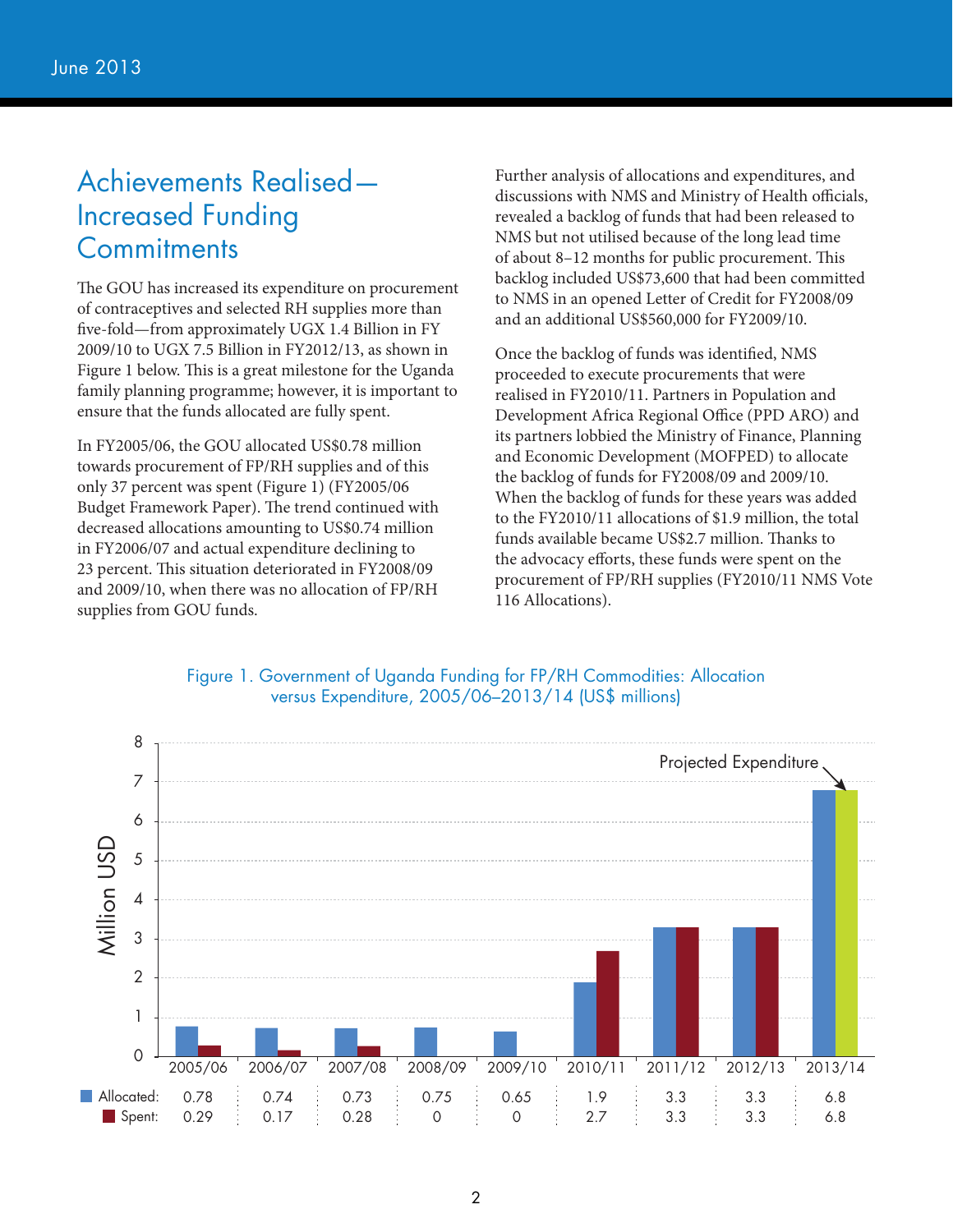In addition to elimination of the NMS funding backlog, the GOU hence became a leading funder of FP/RH commodities in FY2010/11, following the U.S. Agency for International Development (USAID) and the United Nations Population Fund (UNFPA). The GOU has increased its contribution to the country's total provision of contraceptives from less than 5 percent in FY2009/10 to 36 percent in FY2010/2011. This represents an historical shift in the financing of RH supplies in Uganda.

Increased commitment at the political level was epitomised at the London Summit when the President of Uganda committed the government to allocating US\$5 million annually over the next five years, commencing in FY2013/2014. This major shift in paradigm on GOU policy has been significantly influenced by parliamentarians, development partners, civil society, and other partners advocating at high levels in government and providing technical assistance to track the funding and ensure allocations are spent as planned.

In FY2012/13, the government allocated UGX 8 billion for the procurement of contraceptives and selected reproductive health supplies. Tracking of releases from MOFPED is ongoing to ensure that all funds are released and expended by NMS. In the current draft budget framework paper for the health sector for FY 2013/14, the government has allocated UGX 8 billion for the procurement of contraceptives and selected RH supplies on Vote 116, and the World Bank RH Systems Strengthening Project has allocated an additional US\$3.6 million. The total estimated amount allocated is US\$6.6 million. This is a reflection of the impact of the President of Uganda's pledge at the London Summit. However, Figure 1 indicates that funds for FY2013/14 have been allocated but not yet released/spent— hence the need to keep track.

### Creation of Vote 116

The MOFPED also agreed to transfer FP funds directly from the MOFPED account to NMS through the creation of Vote 116 in FY2009/2010 as well as by implementing a clear mechanism for nongovernmental organisations (NGOs) to access contraceptives free of charge from NMS. The creation of Vote 116 enabled NMS to reduce the lead time for processing and accessing funds and to enter into long-term framework contracts with suppliers. In addition, Vote 116 ensured that funds are released at the beginning of the fiscal year from MOFPED directly to the NMS, enabling NMS to procure in bulk. This contributed to the achievement of 100 percent expenditure on the procurement of contraceptives and other RH supplies in FY2011/12 and FY2012/13.

### Way Forward and Policy Asks

To guarantee that (1) the gains achieved in the last three years are sustainable, (2) the funds allocated for FY2013/14 are actively tracked and expended, and (3) the London Summit pledge is fully realised and sustained over the coming years, parliamentarians should

- Provide oversight to ensure that current allocations for FY 2013/14 amounting to UGX 8 billion on Vote 116 are maintained.
- Ensure that allocated funds from the World Bank RH Systems Strengthening Project amounting to \$3.6 million are released and spent in FY 2013/14.
- **Continually track allocations to ensure the 100** percent expenditure of funds.